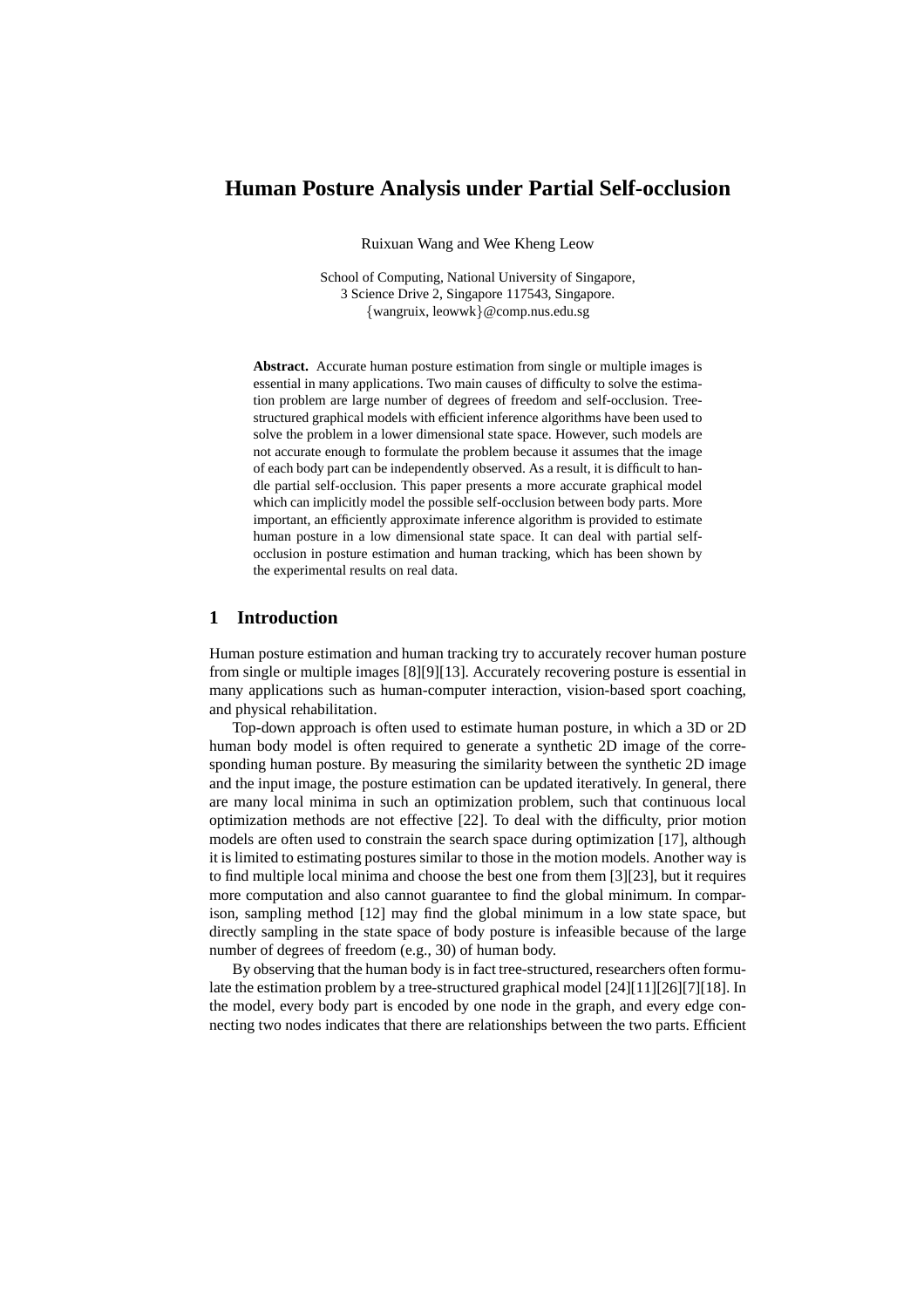inference algorithms exist (e.g.,  $BP$  [28]) to recover the low dimensional (e.g., 6) pose of every body part. More importantly, sampling methods [7][24][11][26] can be used in the low dimensional pose space of each body part.

However, it is not accurate enough to formulate the problem by a tree-structured graphical model. In this model, it assumes that the image of each body part can be independently observed, while self-occlusion between body parts often happens in human motion. In such case, the image of one body part can not be independently observed because it may be partially or fully occluded by other body parts. Sigal *et al*. [20] tried to deal with partial self-occlusion by learning the likelihood of the observed image conditioned on the pose state of each body part. But learning is often a complex process and it is not easy to collect training images. What is more, such learned likelihood functions are limited to approximately estimating a small set of postures. Lee *et al*. [14] and Hua *et al*. [9] used detected part candidates to obtain proposal distributions for some body parts, which are then used to help approximately estimate postures even under partial self-occlusion. Good proposal distributions are essentially important in their methods. Sudderth *et al*. [25] explicitly modelled self-occlusion using factor graph in which one binary hidden variable is required for each image pixel. However, the large number of hidden variables inside the model make the inference algorithm more complicated.

In order to deal with partial self-occlusion in posture estimation, we use a more accurate graphical model by explicitly inserting a set of hidden variables between the state of human posture and the input image observation. Each hidden variable represents the 3D shape and the appearance of one body part, and the image observation of every body part depends on all the hidden variables. The possible self-occlusion between body parts can be implicitly modelled by the relative position between the 3D shapes of parts. In addition, the non-penetration between body parts can be explicitly modelled in the middle level of the model. More important, based on the new model, a novel and efficient approximate inference algorithm is developed to accurately estimate each body part's pose in a lower (i.e. 6) dimensional space. This algorithm is an annealed iteration process. In each iteration, conditional marginal distribution of each body part is estimated based on the estimation results of previous iteration. The relationships between body parts' states and the relationships between parts' states and the image observation are updated by an annealing factor in each iteration. Such annealed process can help to find the true posture with more probability even if the initial posture is far from the truth. This inference algorithm, without any learning process, can deal with partial self-occlusion in 2D posture estimation and human tracking, which has been shown by the experimental results on real data.

# **2 Related Work**

In general there are two types of approaches to the related human posture estimation and articulated human tracking problems: top-down and bottom-up. Compared with topdown approach introduced above, bottom-up approach can avoid the need for explicit initialization and 3D or 2D body modelling and rendering. It directly recovers human posture from images by exemplar based method or non-linear mapping based method.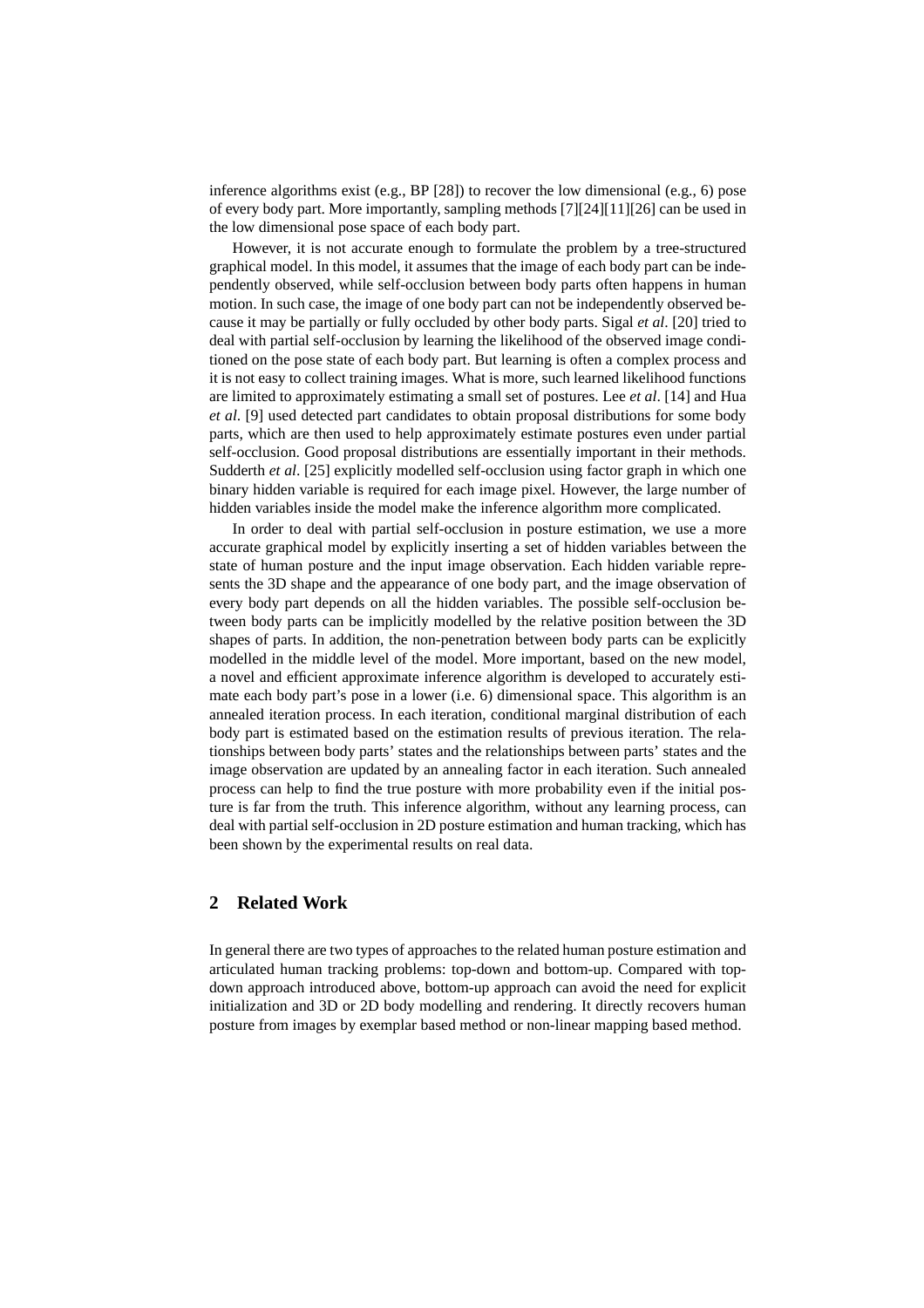The exemplar based method  $[16][2]$  searches for exemplar images similar to the input image from a set of stored exemplars, and uses the known 3D posture of the exemplar as the estimated posture. Since multiple body postures may have very similar corresponding images, this method often outputs multiple 3D body posture estimations for the input image. Much computation can be saved by constructing a distanceapproximating embedding [2], such that the similarity measurement between images can be efficiently computed in the embedded low space. Because the exemplars record only a limited number of body postures, this method may not obtain good posture estimations if the body posture in the input image is different from those in the exemplars.

The non-linear mapping based method learns a nonlinear mapping function that represents the relationships between body image features and the corresponding 3D body postures. During learning, a rich set of image features (e.g., silhouette [6], histogram of shape context [1]) are extracted from each training image as the input, and the output is the known 3D posture in the corresponding training image. Agarwal and Triggs [1] used relevance vector machine to learn a nonlinear mapping function that consists of a set of weighted basis functions. Rosales et al. [19] used a special combination of sigmoidal and linear functions to learn a set of forward mapping functions by one EM technique. In addition, by embedding the manifold of one type of human motion into a lower dimensional space, and learning the two non-linear mappings between the embedded manifold and both visual input (e.g., silhouette) space and 3D body pose space, 3D body pose can be estimated from each input image by the two mapping functions [6]. The mapping based method can directly estimate body posture from a single input image, but it is often limited to recovering the body postures which are similar to the 3D postures in the training images.

Recently, the combination of top-down and bottom-up approaches has also been used to estimate postures [10][14][9][15]. In general it firstly applies low-level feature detectors (e.g., rectangle detectors [10]) to generate a set of candidates of body parts, then applies some prior knowledge or constraints (e.g., kinematic constraints) to search for good candidates and find the best 2D posture. To list a few, Mori [15] used superpixels as the element to represent the input image. Based on the boundaries of superpixels and constraints (appearance and width consistency, kinematic constraints) between body parts, a rough 2D posture configuration was obtained. Hua [9] used the detected candidates of some body parts to form importance function for later belief propagation.

Note that both types of approaches can be used in human tracking problem. Compared to CONDENSATION [12] which efficiently combines top-down approach into a probabilistic framework for human tracking, Sminchisescu [21] recently proposed a probabilistic framework in which conditional density can be propagated temporally in discriminative (bottom-up), continuous chain models.

# **3 Problem Formulation**

A human skeleton model (Figure 1(a)) is used to represent body joints and bones, and a triangular mesh model (Figure 1(b)) is used to represent the body shape. Each vertex in the mesh is attached to the related body part. The relative bone length and part width to a standard human model are used to represent each body part's shape size.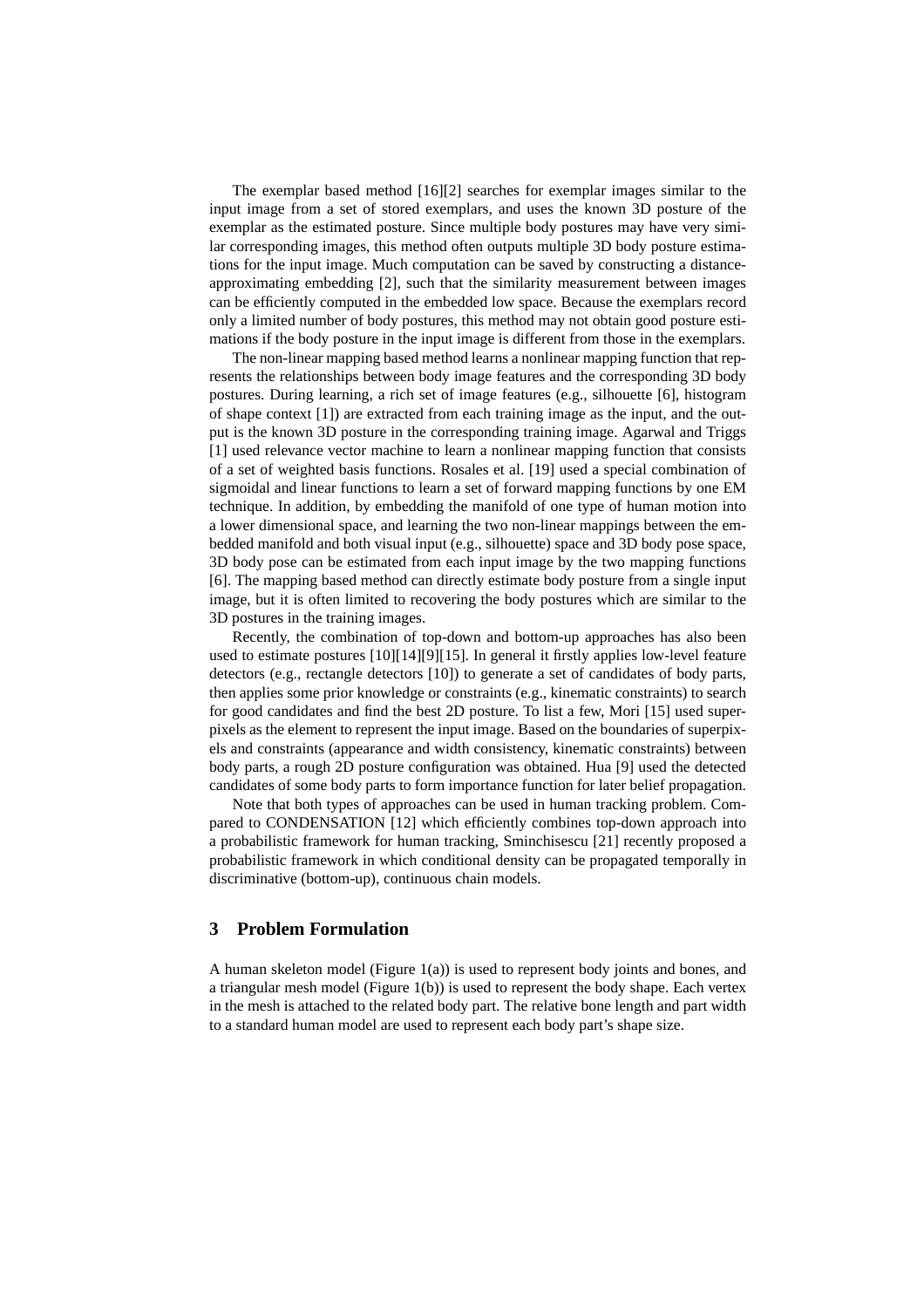

**Fig. 1.** Human body model and graphical model. (a) Human skeleton model. (b) Each vertex in the mesh model is assigned to one specific body part. (c) A tree-structured graph represents human posture X. Each node represents one body part  $x_i$  and the edge between two nodes represents the potential relationship between them. (d) Each node in  $\mathcal V$  represents one 3D body part  $\mathbf v_i$  and the edge between nodes represents the non-penetration relationship between them. (e) and (f) represent the graphical model we used. (g) and (h) represent the tree-structured graphical model.

Human body posture  $\mathcal X$  is represented by a set of body parts' poses  $\mathcal X=\{\mathbf x_i|i\in\mathcal V\}$ (Figure 1(c)), where V is the set of body parts. The pose  $x_i = (p_i, \theta_i)$  represents the  $i^{th}$  body part's 3D position  $p_i$  and 3D orientation  $\theta_i$ . Given the shape size of each body part, a synthetic 3D body part  $y_i = f(x_i)$  (Figure 1(d)) is generated for each part's pose  $\mathbf{x}_i$ , where f represents (but is not limited to) a deterministic process. By projecting the synthetic 3D body  $\mathcal{Y} = \{y_i | i \in \mathcal{V}\}\$ , a synthetic image observation can be generated. During posture estimation, each synthetic image observation will be used to compare with a real input image observation  $\mathcal Z$ . The relationship between  $\mathcal Y$  and  $\mathcal Z$  is represented by the observation function  $\phi(\mathcal{Y}, \mathcal{Z})$ . In addition due to the articulation, every pair of adjacent body parts  $x_i$  and  $x_j$  must be connected. Such kind of kinematic constraint is enforced by the potential function  $\psi_{ij}(\mathbf{x}_i, \mathbf{x}_j)$ . Denote  $\mathcal E$  as the set of adjacent body parts  $x_i$  and  $x_j$ , i.e.,  $(i, j) \in \mathcal{E}$ . Another kind of constraint is that body parts cannot penetrate each other, which can be enforced by potential function  $\varphi_{im}(\mathbf{y}_i, \mathbf{y}_m)$ . Denote  $\mathcal{E}'$  as the set of part pair  $\mathbf{y}_i$  and  $\mathbf{y}_m$ , i.e.,  $(i, m) \in \mathcal{E}'$ .

A graphical model (Figure 1(e) and  $1(f)$ ) is used to represent all the relationships introduced above. Note that this model is different from the tree-structured graphical model that is generally used by other researchers [7][9]. In the tree-structured model (Figure 1(g) and 1(h)), it assumes that the image  $z_i$  of each body part i can be independently observed such that the relationship between  $x_i$  and  $z_i$  can be easily evaluated using local observation. However in general, self-occlusion between body parts often happens in human motion. In such a case, local observation  $z_i$  can not be observed independently and only the whole body's image observation  $Z$  can. In our graphical model, a middle level  $(y_i)$  is inserted between  $x_i$  and  $\mathcal Z$  in order to precisely model the image generation process. Each hidden variable  $y_i$  represents the 3D shape and appearance of one body part, and the image observation of every body part depends on all the hidden variables. This is different from tree-structured model in which every part's observation depends only on the part's state. In our graphical model, the possible self-occlusion between body parts can be implicitly modelled by the relative position between the 3D shapes of parts. In addition, the non-penetration relationship between 3D body parts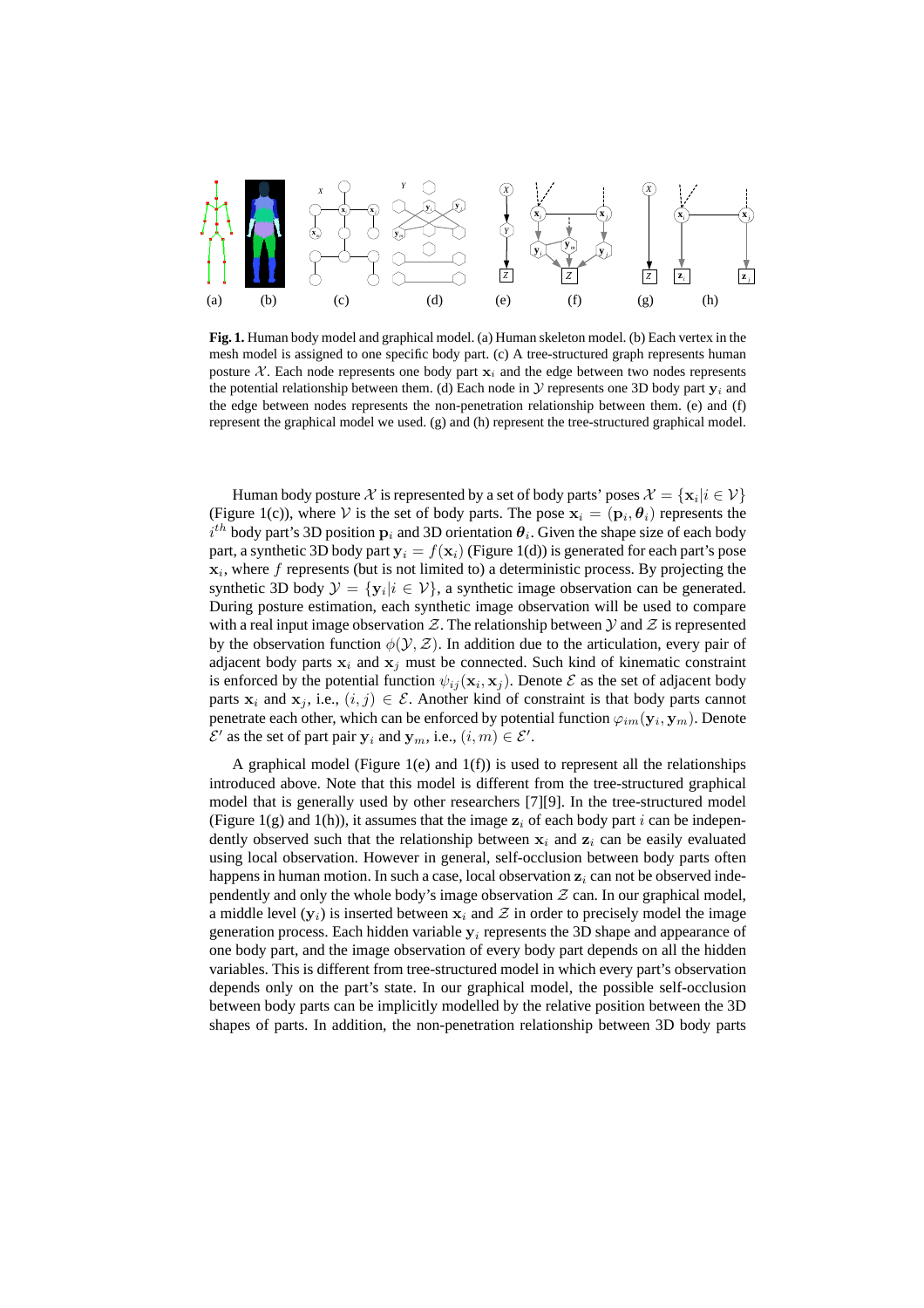can be enforced by potential function  $\varphi_{im}(\mathbf{y}_i, \mathbf{y}_m)$ , while such relationship cannot be modelled in tree-structured graphical model.

The problem is to infer  $X$  and corresponding  $Y$  from  $Z$ . From the structure of the graphical model (Figure 1(e) and 1(f)), the posterior distribution  $p(\mathcal{X}, \mathcal{Y}|\mathcal{Z})$  can be factorized as

$$
p(\mathcal{X}, \mathcal{Y}|\mathcal{Z}) \propto p(\mathcal{Z}|\mathcal{Y})p(\mathcal{Y}|\mathcal{X})p(\mathcal{X})
$$
(1)  

$$
\propto \phi(\mathcal{Y}, \mathcal{Z}) \prod_{(i,m) \in \mathcal{E}'} \varphi_{im}(\mathbf{y}_i, \mathbf{y}_m) \prod_{i \in \mathcal{Y}} \delta(f(\mathbf{x}_i) - \mathbf{y}_i) \prod_{(i,j) \in \mathcal{E}} \psi_{ij}(\mathbf{x}_i, \mathbf{x}_j),
$$

where  $\delta(\cdot)$  is the Dirac's delta function because  $y_i$  is a deterministic function of  $x_i$ . Now the objective is to find the maximum *a posteriori* estimation  $\mathcal{X}^*$  and corresponding  $\mathcal{Y}^*$  which make  $p(\mathcal{X}, \mathcal{Y}|\mathcal{Z})$  maximum.

### **4 Inference Algorithm**

Instead of directly inferring  $\mathcal X$  and  $\mathcal Y$  from (1), we calculate the conditional marginal distribution  $p(\mathbf{x}_i, \mathbf{y}_i | \mathcal{Z})$ . Unfortunately, due to the complex structure of the graphical model, the generally used efficient belief propagation algorithm cannot be used to calculate  $p(\mathbf{x}_i, \mathbf{y}_i | \mathcal{Z})$ . Here we develop an approximate inference algorithm to calculate the maximum  $p(\mathbf{x}_i, \mathbf{y}_i | \mathcal{Z})$  by introducing into it the idea of simulated annealing. This algorithm is an annealed iteration process. In each iteration, every  $p(\mathbf{x}_i, \mathbf{y}_i | \mathcal{Z})$  is estimated based on the estimation of the other body parts from the previous iteration and the real input image  $Z$ . Since the estimation is not accurate in the first several iterations, the relationships between different body parts are relaxed and loose at first, and then become more and more restricted with respect to iteration. The update of relationships is realized by an annealing factor. In the following, we first explain how annealing factor is introduced to the iterations. After that, we will design the potential functions and observation functions.

Denote  $\tilde{p}^{(n)}(\mathbf{x}_i, \mathbf{y}_i | \mathcal{Z})$  as the estimation of the true  $p^{(n)}(\mathbf{x}_i, \mathbf{y}_i | \mathcal{Z}) = \{p(\mathbf{x}_i, \mathbf{y}_i | \mathcal{Z})\}^{\lambda_n}$ at iteration n, where  $n = 0, ..., N - 1$  and  $\lambda_{N-1} > ... > \lambda_1 > \lambda_0$ . When  $\lambda_n$  increases (linearly or exponentially) with respect to iteration n, the MAP estimation  $x_i^*$  and  $y_i^*$ will emerge more and more clearly, because  $\{p(\mathbf{x}_i, \mathbf{y}_i | \mathcal{Z})\}^{\lambda_n}$  is much larger at  $\mathbf{x}_i^*$  and  $y_i^*$  than at other  $x_i$  values. For two adjacent iterations, we have the following approximations:

$$
\tilde{p}^{(n+1)}(\mathbf{x}_i, \mathbf{y}_i | \mathcal{Z}) \approx \{p^{(n)}(\mathbf{x}_i, \mathbf{y}_i | \mathcal{Z})\}^{\lambda_{n+1}/\lambda_n} \approx \{\tilde{p}^{(n)}(\mathbf{x}_i, \mathbf{y}_i | \hat{\mathcal{X}}_{-i}^n, \hat{\mathcal{Y}}_{-i}^n, \mathcal{Z})\}^{\lambda_{n+1}/\lambda_n},
$$
\n(2)

$$
p^{(n)}(\mathbf{x}_i, \mathbf{y}_i | \mathcal{Z}) \approx \int_{\mathcal{X}_{-i}, \mathcal{Y}_{-i}} \{ \tilde{p}^{(n)}(\mathbf{x}_i, \mathbf{y}_i, \mathcal{X}_{-i}, \mathcal{Y}_{-i} | \mathcal{Z}) \}
$$
  
= 
$$
\int_{\mathcal{X}_{-i}, \mathcal{Y}_{-i}} \{ \tilde{p}^{(n)}(\mathbf{x}_i, \mathbf{y}_i | \mathcal{X}_{-i}, \mathcal{Y}_{-i}, \mathcal{Z}) p^{(n)}(\mathcal{X}_{-i}, \mathcal{Y}_{-i} | \mathcal{Z}) \}
$$
  

$$
\approx \int_{\mathcal{X}_{-i}, \mathcal{Y}_{-i}} \{ \tilde{p}^{(n)}(\mathbf{x}_i, \mathbf{y}_i | \hat{\mathcal{X}}_{-i}^n, \hat{\mathcal{Y}}_{-i}^n, \mathcal{Z}) \tilde{p}^{(n)}(\mathcal{X}_{-i}, \mathcal{Y}_{-i} | \mathcal{Z}) \}
$$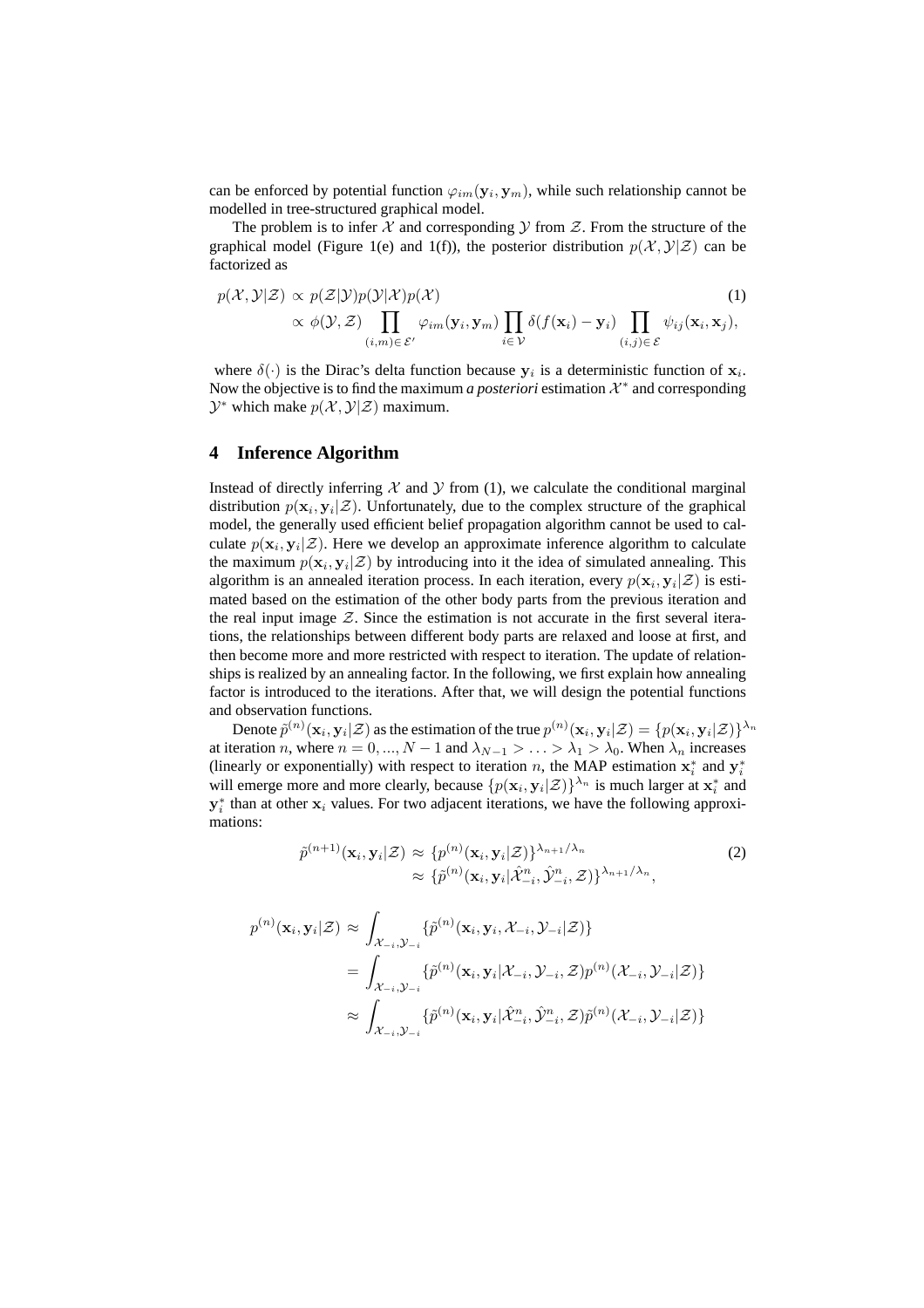$$
= \tilde{p}^{(n)}(\mathbf{x}_i, \mathbf{y}_i | \hat{\mathcal{X}}_{-i}^n, \hat{\mathcal{Y}}_{-i}^n, \mathcal{Z}), \tag{3}
$$

where  $\mathcal{X}_{-i}$  is the set of body parts' poses except  $\mathbf{x}_i$ , and  $\mathcal{Y}_{-i}$  is the set of 3D body parts except  $y_i$ .  $\hat{\mathcal{X}}_{-i}^n$  and  $\hat{\mathcal{Y}}_{-i}^n$  are the corresponding estimations at iteration n. In (2),  $p^{(n)}(\mathbf{x}_i, \mathbf{y}_i | \mathcal{Z})$  is approximated by  $\tilde{p}^{(n)}(\mathbf{x}_i, \mathbf{y}_i | \hat{\mathcal{X}}_{-i}^n, \hat{\mathcal{Y}}_{-i}^n, \mathcal{Z})$ . Although it needs to be theoretically explored for such approximation, the approximation (3) may be reasonable at least due to the following observations. During the first several iterations, the relationship between part  $x_i$  and the other parts  $\mathcal{X}_{-i}$  are so loose that they are independent. The second observation is that when iteration n is large enough,  $p^{(n)}(\mathbf{x}_i, \mathbf{y}_i | \mathcal{Z})$ will become a Dirac's delta like function. In both cases, the  $\tilde{p}^{(n)}(\mathbf{x}_i, \mathbf{y}_i | \hat{\mathcal{X}}_{-i}^n, \hat{\mathcal{Y}}_{-i}^n, \mathcal{Z})$ can be used to exactly represent  $p^{(n)}(\mathbf{x}_i, \mathbf{y}_i | \mathcal{Z})$ .

From (1) and (2), we can get

$$
\tilde{p}^{(n+1)}(\mathbf{x}_{i}, \mathbf{y}_{i} | \mathcal{Z})
$$
\n
$$
\propto \alpha \phi^{(n+1)}(\mathbf{y}_{i}, \hat{\mathbf{y}}_{-i}^{n}, \mathcal{Z}) \prod_{m \in \Gamma'(i)} \varphi_{im}^{(n+1)}(\mathbf{y}_{i}, \hat{\mathbf{y}}_{m}^{n}) \delta(f(\mathbf{x}_{i}) - \mathbf{y}_{i}) \prod_{j \in \Gamma(i)} \psi_{ij}^{(n+1)}(\mathbf{x}_{i}, \hat{\mathbf{x}}_{j}^{n})
$$
\n
$$
\propto \alpha \{ \phi^{(n)}(\mathbf{y}_{i}, \hat{\mathbf{y}}_{-i}^{n}, \mathcal{Z}) \prod_{m \in \Gamma'(i)} \varphi_{im}^{(n)}(\mathbf{y}_{i}, \hat{\mathbf{y}}_{m}^{n}) \delta(f(\mathbf{x}_{i}) - \mathbf{y}_{i}) \prod_{j \in \Gamma(i)} \psi_{ij}^{(n)}(\mathbf{x}_{i}, \hat{\mathbf{x}}_{j}^{n}) \}^{\lambda_{n+1}/\lambda_{n}},
$$
\n(4)

where  $\Gamma(i) = \{k | (i, k) \in \mathcal{E} \}$  is the neighbor of body part i, and similarly for  $\Gamma'(i)$ .  $\alpha$  is a normalizing factor including potential functions related to the other body parts. From (4), conditional marginal distribution can be updated iteratively. Also, we can get

$$
\phi^{(n+1)}(\mathbf{y}_i, \hat{\mathcal{Y}}_{-i}^n, \mathcal{Z}) \propto \{ \phi^{(n)}(\mathbf{y}_i, \hat{\mathcal{Y}}_{-i}^n, \mathcal{Z}) \}^{\lambda_{n+1}/\lambda_n},\tag{5}
$$

$$
\varphi_{im}^{(n+1)}(\mathbf{y}_i, \hat{\mathbf{y}}_m^n) \propto \{ \varphi_{im}^{(n)}(\mathbf{y}_i, \hat{\mathbf{y}}_m^n) \}^{\lambda_{n+1}/\lambda_n},\tag{6}
$$

$$
\psi_{ij}^{(n+1)}(\mathbf{x}_i, \hat{\mathbf{x}}_j^n) \propto \{\psi_{ij}^{(n)}(\mathbf{x}_i, \hat{\mathbf{x}}_j^n)\}^{\lambda_{n+1}/\lambda_n}.
$$
 (7)

Observation functions  $\phi^{(n+1)}(y_i, \hat{y}_{-i}^n, \mathcal{Z})$  and potential functions  $\varphi^{(n+1)}_{im}(y_i, \hat{y}_m^n)$  and  $\psi_{ij}^{(n+1)}(\mathbf{x}_i, \hat{\mathbf{x}}_j^n)$  will be updated based on (5) (6) and (7) in the  $(n+1)^{th}$  iteration.

### **4.1 Potential Functions**

Potential function  $\psi_{ij}(\mathbf{x}_i, \mathbf{x}_j)$  can be used to enforce relationships between body parts i and j. In our work,  $\psi_{ij}(\mathbf{x}_i, \mathbf{x}_j)$  is used to enforce kinematic constraints and angle constraints between two adjacent body parts. In this case, assuming part  $i$  is one neighbor of part  $j$ , we can get

$$
\psi_{ij}^{(n)}(\mathbf{x}_i, \mathbf{x}_j) \propto \psi_{ij}^{(n)}(\mathbf{x}_i, \mathbf{x}_j) \psi_{ij2}^{(n)}(\mathbf{x}_i, \mathbf{x}_j),
$$
\n(8)

$$
\psi_{ij1}^{(n)}(\mathbf{x}_i, \mathbf{x}_j) = \mathcal{N}(T(\mathbf{x}_i) - \mathbf{p}_j; 0, \Lambda_{ij}^n),
$$
\n(9)

$$
\psi_{ij2}^{(n)}(\mathbf{x}_i, \mathbf{x}_j) = \begin{cases} 1 & \text{if } \theta_{ij} \in \Theta_{ij} \\ a_{ij}^n & \text{otherwise} \end{cases},
$$
\n(10)

where  $\psi_{ij}^{(n)}(\mathbf{x}_i, \mathbf{x}_j)$  represents the probability of  $\mathbf{x}_i$  given  $\mathbf{x}_j$ .  $\psi_{ij}^{(n)}(\mathbf{x}_i, \mathbf{x}_j)$  is used to enforce kinematic constraints, where  $T$  is a rigid transformation that is obtained from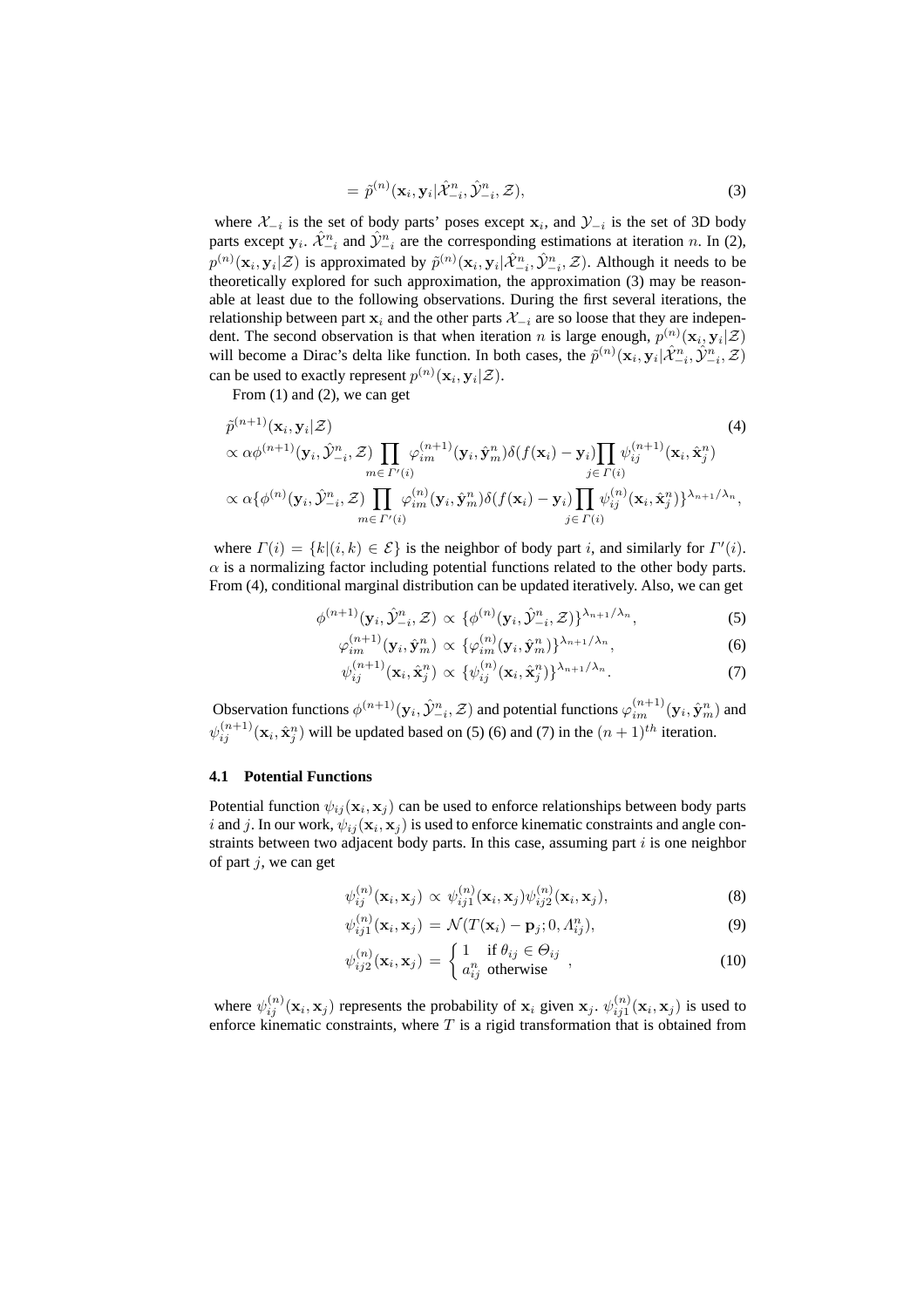position  $\mathbf{p}_i$  and orientation  $\theta_i$  in the pose  $\mathbf{x}_i$  and the size information of the  $i^{th}$  body part, and  $\Lambda_{i,j}^n$  is the variance matrix of the gaussian function  $\mathcal N$  in the  $n^{th}$  iteration.  $\psi_{ij2}^{(n)}(\mathbf{x}_i, \mathbf{x}_j)$  is used to enforce angle constraints, where  $\theta_{ij}$  is the angle between the  $\psi_{ij2}(\mathbf{x}_i, \mathbf{x}_j)$  is used to emonet angle constraints, where  $\hat{v}_{ij}$  is the angle between the two body parts' orientation  $\theta_i$  and  $\theta_j$ ,  $\Theta_{ij}$  is the valid angle range between body part is and j, and  $a_{ij}^n$  is a value between 0 and 1. Note that  $A_{ij}^n$  and  $a_{ij}^n$  are tuned based on (7).

Potential function  $\varphi_{im}(\mathbf{y}_i, \mathbf{y}_m)$  is used to enforce non-penetration constraints between two related body parts  $i$  and  $m$  where

$$
\varphi_{im}^{(n)}(\mathbf{y}_i, \mathbf{y}_m) = \begin{cases} 1 & \text{if } d_{im} > D_{im} \\ b_{im}^n & \text{otherwise} \end{cases}, \tag{11}
$$

 $d_{im}$  is the minimum distance between part  $y_i$  and  $y_m$ , and  $D_{im}$  is the allowable minimum distance between the two parts.  $b_{im}^n$  is a value between 0 and 1.  $b_{im}^n$  is tuned according to (6) and becomes smaller with respect to the iteration, which means the non-penetration constraints will be more and more enforced.

### **4.2 Observation Functions**

Observation function  $\phi(\mathcal{Y}, \mathcal{Z})$  measures the likelihood of  $\mathcal Z$  given  $\mathcal Y$ . In order to measure the likelihood, the 3D body  $Y$  is projected, and then the similarity between the projected image and the real input image observation  $Z$  is computed to estimate the likelihood. Since  $\phi(\mathcal{Y}, \mathcal{Z})$  is estimated by the similarity of the two whole images, it can deal with self-occlusion where one body part is partially occluded by others.

In our work, edge and silhouette were used as the features for the similarity measurement. Chamfer distance was used to measure the edge similarity. For the silhouette similarity, in addition to the overlapping area of the projected image and the human body image region in the input image, the chamfer distance from the projected image region to the body image region in the input image was also used. The relative weight between edge and silhouette similarity is experimentally determined. Note that the edge similarity was a value between 0 and 1 by normalizing the chamfer distance, such that that the scaling problem between the edge similarity and the silhouette similarity was avoided.

#### **4.3 Nonparametric Implementation**

Because of the non-Gaussian property of potential functions and observation functions, analytic computation of the functions is intractable. We use Monte Carlo method to search for each body part's state by iteratively updating conditional marginal distribution  $\widetilde{p}^{(n+1)}(\mathbf{x}_i, \mathbf{y}_i|\mathcal{Z})$ , called Annealed Marginal Distribution Monte Carlo (AMDMC). In our algorithm, each distribution  $\widetilde{p}^{(n+1)}(\mathbf{x}_i, \mathbf{y}_i|\mathcal{Z})$  is represented by a set of  $K$  weighted samples,

$$
\tilde{p}^{(n+1)}(\mathbf{x}_i, \mathbf{y}_i | \mathcal{Z}) = \{ (\mathbf{s}_i^{(n+1,k)}, \pi_i^{(n+1,k)}) | 1 \le k \le K \}
$$
\n(12)

where  $\mathbf{s}_i^{(n+1,k)}$  is the  $k^{th}$  sample of the  $i^{th}$  body part state  $\mathbf{x}_i$  in the  $(n+1)^{th}$  iteration i and  $\pi_i^{(n+1,k)}$  is the weight of the sample. Note that  $y_i = f(x_i)$  is a deterministic function and so it is not necessary in the nonparametric representation.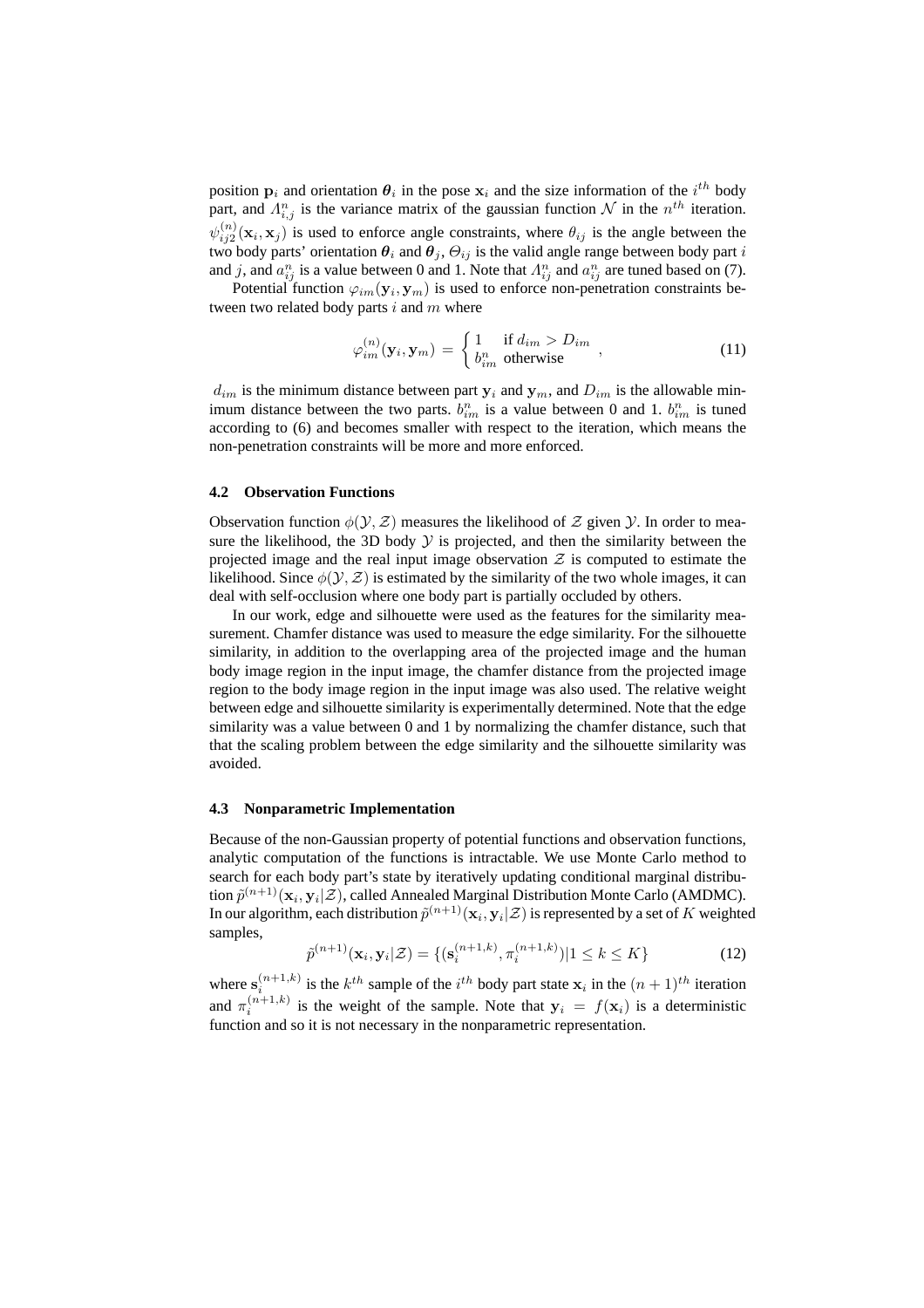In each iteration, every  $\tilde{p}^{(n+1)}(\mathbf{x}_i, \mathbf{y}_i | \mathcal{Z})$  is updated based on (4). The update process based on the Monte Carlo method is described in the following:

- 1. Update potential functions and observation functions based on (5)–(11).
- 2. Compute estimation  $\hat{\mathcal{X}}_{-i}^n$  of the other body parts from initialization or previous iteration result, and get  $\hat{\mathcal{Y}}_{-i}^n = f(\hat{\mathcal{X}}_{-i}^n)$ .
- 3. Use importance sampling to generate new samples  $s_i^{(n+1,k)}$  from related marginal distributions of previous iteration. The related marginal distributions include the neighbors' and its own marginal distributions of previous iteration. The new samples are to be weighted in the following step to represent marginal distribution.
- 4. Update marginal distribution. For each new sample  $s_i^{(n+1,k)}$ , compute  $y_i^{(n+1,k)}$  =  $f(\mathbf{s}_i^{(n+1,k)})$  and then calculate the weight  $\pi_i^{(n+1,k)}$ , where

$$
\pi_i^{(n+1,k)} = \phi^{(n+1)}(\mathbf{y}_i^{(n+1,k)}, \hat{\mathcal{Y}}_{-i}^n, \mathcal{Z}) \prod_{m \in \Gamma'(i)} \varphi_{im}^{(n+1)}(\mathbf{y}_i^{(n+1,k)}, \hat{\mathbf{y}}_m^n)
$$

$$
\times \prod_{j \in \Gamma(i)} \psi_{ij}^{(n+1)}(\mathbf{s}_i^{(n+1,k)}, \hat{\mathbf{x}}_j^n). \tag{13}
$$

 $\pi_i^{(n+1,k)}$  is then re-weighted and normalized because we use importance sampling to generate sample  $s_i^{(n+1,k)}$ . The updated marginal distributions will be used to update marginal distributions in the next iteration.

Human body posture can be estimated from the set of marginal distributions. The sample with the maximum weight in  $\tilde{p}^{(n+1)}(\mathbf{x}_i, \mathbf{y}_i | \mathcal{Z})$  can be used to represent the estimation  $\hat{\mathbf{x}}_i^{n+1}$  of  $i^{th}$  body part's pose.

Our algorithm can be viewed as the generalization of annealed particle filtering [5]. When body posture  $\mathcal X$  is a single high dimensional state rather than a set of body parts' states, our AMDMC algorithm will become exactly the annealed particle filtering. Another related algorithm is the modified nonparametric belief propagation (mNBP) [27]. mNBP can also deal with partial self-occlusion, but it is based on the tree-structured model and there is no theoretical foundation on the modification. While mNBP is tested on synthetic image for posture estimation, our AMDMC is on real image sequences.

# **5 Experimental Results**

Evaluation of our AMDMC algorithm and comparison with some related work were performed using real image sequences. The first experiment evaluated the algorithm's ability to accurately estimating 2D human posture under partial self-occlusion from a single image. The second experiment evaluated its ability to tracking 2D human body from a monocular image sequence. Note that the algorithm can be applied to estimate 3D human postures when multiple images or image sequences are available.

### **5.1 Preprocess**

In the real image sequences in which a TaiChi motion was recorded, the static background inside each image was removed by a statistical background model. And the human model was modified to fit the human body size in every image sequence.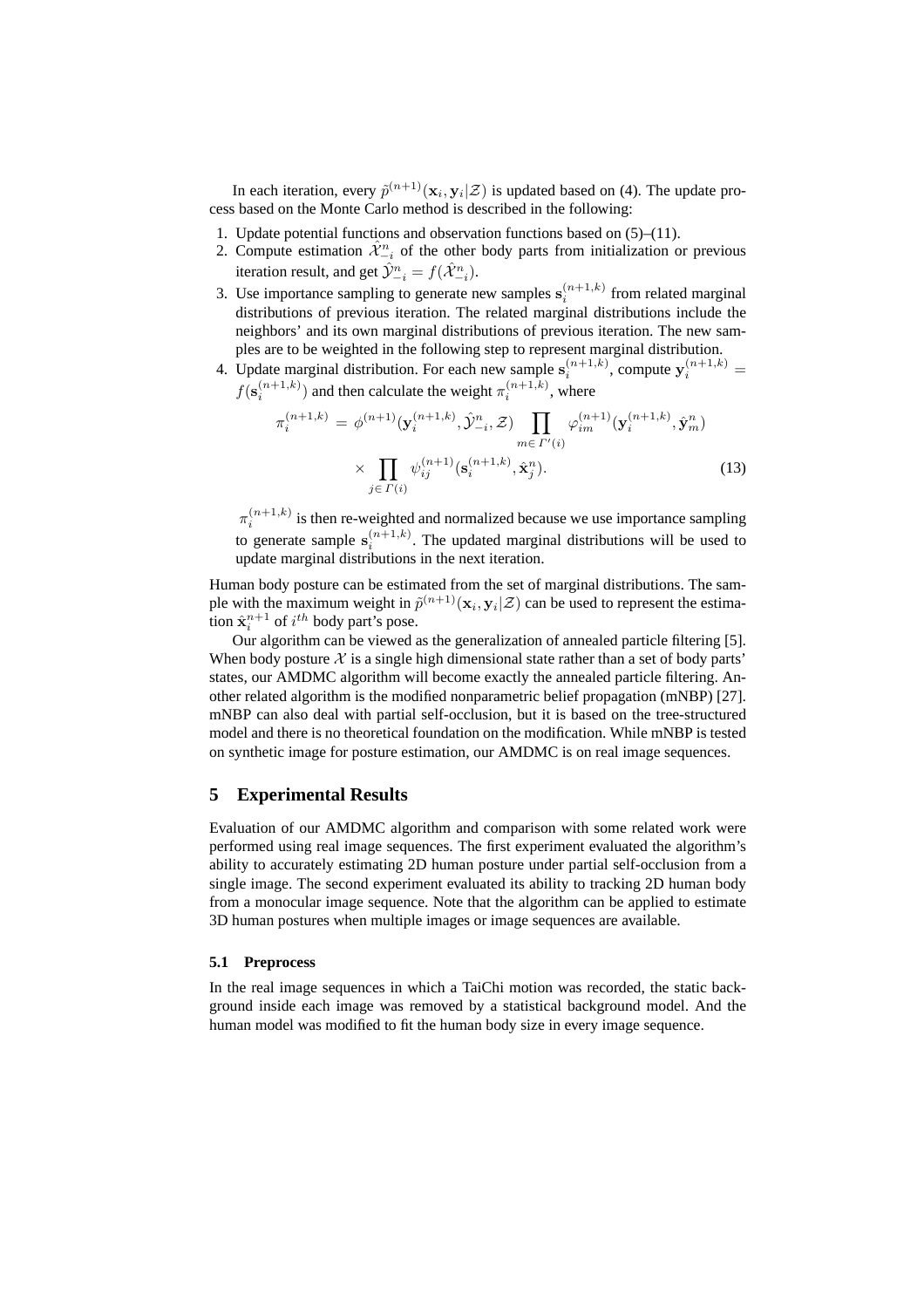

**Fig. 2.** Removing noisy edges inside each body part. (a) Input image. (b) Input image after background removal. (c) The extracted edge without removing noisy edges. (d) Over-segmentation result of (a) by mean shift. (e) Cluster every segment inside the body image region into one of the two clusters. (f) The edge extracted from (e).

Note that the edge information plays an important role in posture estimation especially when limbs (e.g., arms) fall inside the torso image region. However, because of the variability in the appearance of human body, many noisy edges inside each body part will probably happen (Figure 2(c)). Mean shift [4] was used here to remove the noisy edges. Firstly from the first input image, the body image was manually divided into several clusters according to their appearance, and the histogram of each cluster was obtained. Then for subsequent input images, over-segmentation of the foreground image region was obtained by mean shift (Figure 2(d)), and every segment was classified into one cluster by comparing the histogram similarity between the segment and each cluster (Figure 2(e)). Of course because of similar appearance between symmetric body limbs, several body parts are often clustered together. In our experiment, just two clusters were used. One was for lower arms and the face, the other for the remained body parts. The noisy edges can be effectively removed by the above process (Figure  $2(f)$ ).

#### **5.2 Posture Estimation under Partial Self-occlusion**

Because of the depth ambiguity in a single image, 3D joint position cannot be estimated correctly. Therefore not 3D but 2D joint position error  $E_{2D} = \frac{1}{nh} \sum_{i=1}^{n} ||\hat{\mathbf{p}}_{2i} - \mathbf{p}_{2i}||$ was computed to assess the performance of our algorithm, where  $\hat{p}_{2i}$  and  $p_{2i}$  are the estimated and true 2D image position of the  $i^{th}$  body joint.  $\mathbf{p}_{2i}$  was obtained by manually setting the image position of each body joint.  $h$  is the articulated body height and it is about 190 pixels in each  $320 \times 240$  image.

In this experiment, 150 weighted samples were used to represent each conditional marginal distribution. The annealing related factor  $\lambda_{n+1}/\lambda_n$  was simply set to 0.9 in every iteration, and the total iteration number is 50. For each iteration, around 12 seconds was spent, most of which was used to generate synthetic image from mesh model and compute observation functions.

The skeletons in Figures 3(b) and 3(c) illustrate the 2D true posture and initial posture respectively. The skeletons in Figures  $3(d)$ ,  $3(e)$  and  $3(f)$  illustrate the estimated posture using BPMC, mNBP, and our algorithm respectively. Both BPMC and mNBP [9] are efficient inference algorithms based on tree-structured model, and they have the same computation complexity as our AMDMC due to the similar structure of the graphical models. Note that the annealing factor was also used in BPMC and mNBP such that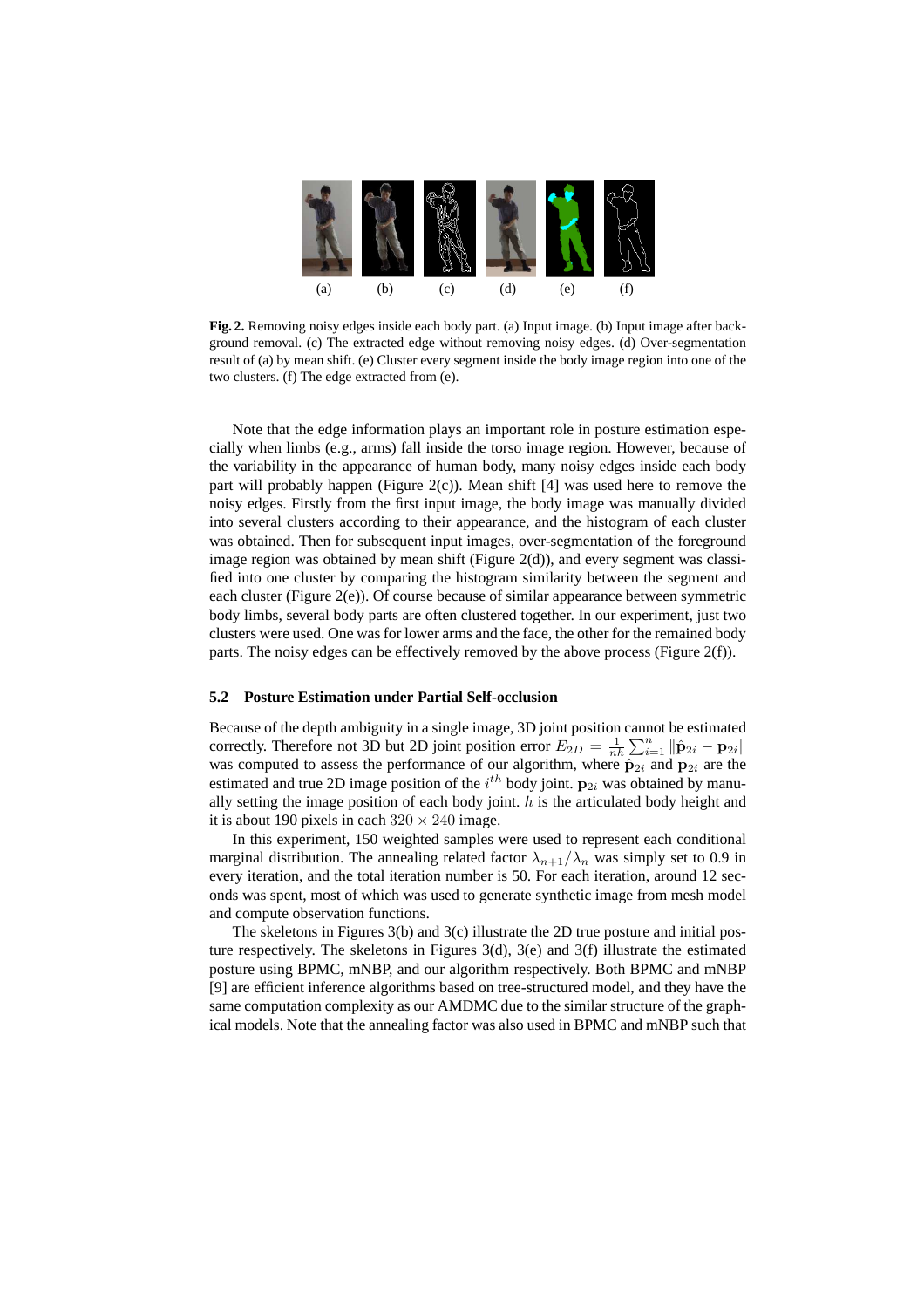

**Fig. 3.** Posture estimation from a single image. (a) Input image. (b) 2D true posture represented by skeleton. (c) initial posture. Estimated posture by (d) BPMC, (e) mNBP and (f) our AMDMC. (g) AMDMC is better than BPMC and comparable to mNBP in posture estimation.

they can be compared with ours. Even the annealed BPMC was expected to obtain better result than the original BPMC, the pose estimation of some body parts (i.e., arms in Figure 3(d)) was not accurate when there was partial self-occlusion between body parts because local body image observation was used in BPMC's observation function. In comparison, the posture estimation was very close to the truth when using the mNBP and our AMDMC, in which the global body image observation was used in the observation function.

For this input image and the initial posture, Figure 3(g) represents the 2D joint position error  $E_{2D}$  with respect to the iteration number when using different inference algorithms. It shows that, after 10 to 15 iterations, the error has decreased to a relatively small value (i.e., 2.5% of body height  $h$ , or 5 pixels when  $h$  is 190 pixels) for both mNBP and AMDMC, but there was a higher error for BPMC.

Similar results have been reported on estimating body posture from a single image. Lee and Cohen [14] reported a higher 2D joint error which was 12 pixels when  $h$  was 150 pixels. Hua *et al*. [9] also reported a similar higher joint error. Both algorithms can deal with partial self-occlusion by detecting the possible positions of some body parts before posture estimation, while our AMDMC does not require any part detection in dealing with partial self-occlusion. In addition, Sigal *et al*. [20] provided an NBP algorithm which requires a complex learning process. They tested their algorithm on a simple walking posture using a multi-camera system. In comparison, our algorithm does not require any learning process and can deal with more complex postures.

### **5.3 Articulated Human Tracking**

In the second experiment, a sequence of 88 real images were used for human tracking. The sequence was extracted from one original sequence of 350 images by sampling one from every four consecutive images. This will make human tracking more challenging because large posture difference between two adjacent frames will probably happen. In the tracking process, the initial posture for each image came from the estimated posture of previous frame image, while for the first frame image we manually set the initial posture. The annealing factor  $\lambda_{n+1}/\lambda_n$  was set to 0.85 for all 30 iterations. Because of the unknown true postures in the real images, the tracking result was visually compared with related algorithms. From Figure 4, we can see that both AMDMC and mNBP can accurately track human motion even under severe self-occlusion between two arms,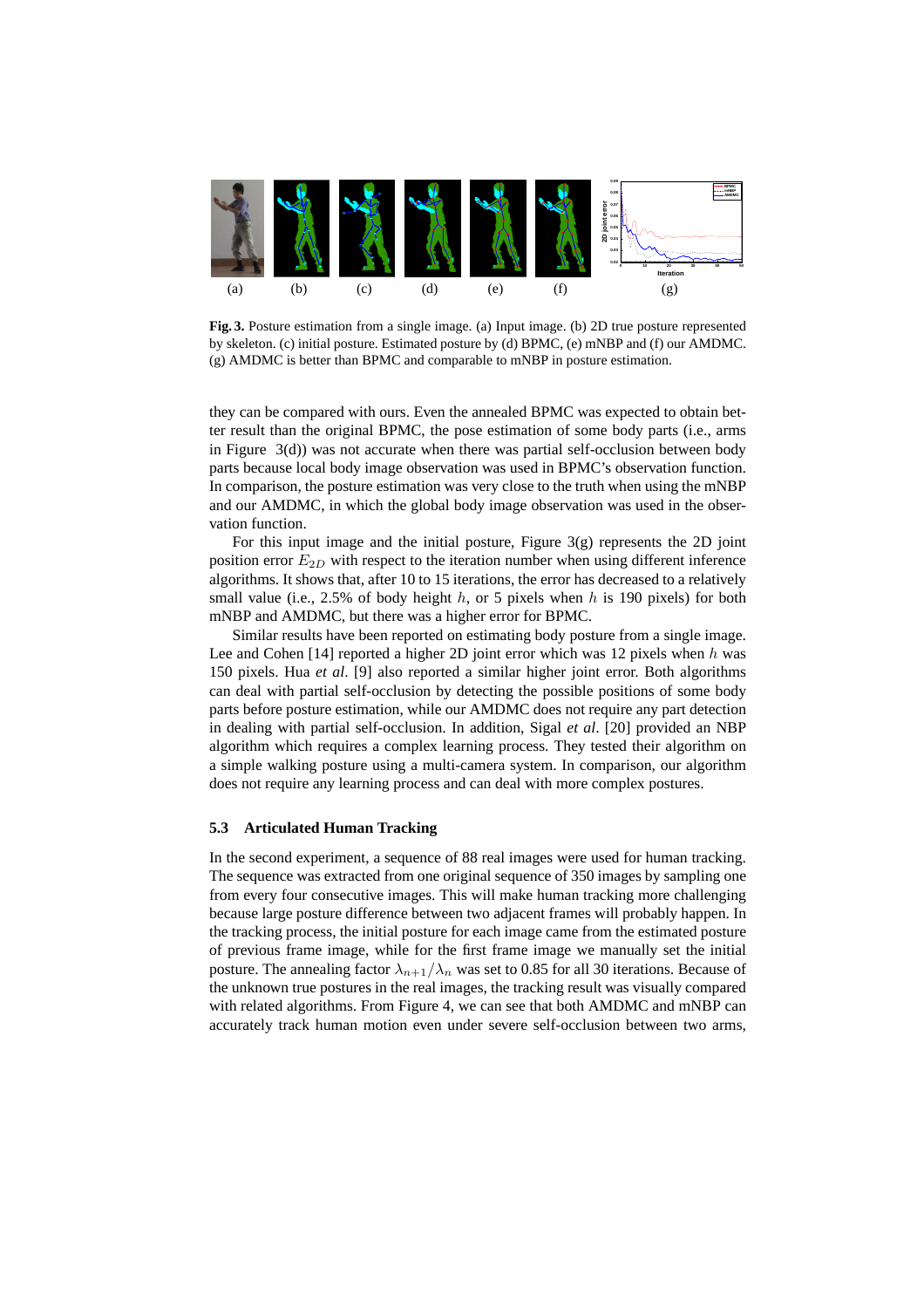

**Fig. 4.** Results of 2D articulated human tracking. The first row is the result by AMDMC; The second row is by mNBP; The third row is by BPMC.

while BPMC failed to track some body parts after a short sequence. The reason is clear. Because local image observation was used in BPMC to estimate each body part's pose, it is easy to fall into a local minimum in MAP estimation of the marginal distributions.

# **6 Conclusion**

We presented a new graphical model and developed an efficient inference algorithm (AMDMC) to accurately estimate human postures under partial self-occlusion. The AMDMC algorithm can estimate human posture in a low dimensional state space by iteratively updating a set of body parts' marginal distributions. Experiments showed that the AMDMC algorithm can accurately estimate 2D human posture from a single image even if the initial posture was far from the truth and if there was partial self-occlusion between body parts. The AMDMC can be easily extended to articulated human tracking, which has been shown by the successful 2D articulated human tracking from a monocular image sequence. Compared to the existing techniques for posture estimation under self-occlusion, our AMDMC does not require any learning process or part detection beforehand. However in a monocular image sequence, it is difficult to discriminate the left body limbs from the right ones when human body viewed from the side. In such a case, prior motion knowledge or constraints must be explored in advance. Our future work is to extend the AMDMC algorithm to deal with more general cases in human posture and tracking by exploring motion models and human body constraints.

# **References**

1. A. Agarwal and B. Triggs. 3d human pose from silhouettes by relevance vector regression. In *Proc. IEEE Conf. on CVPR*, pages 882–888, 2004.